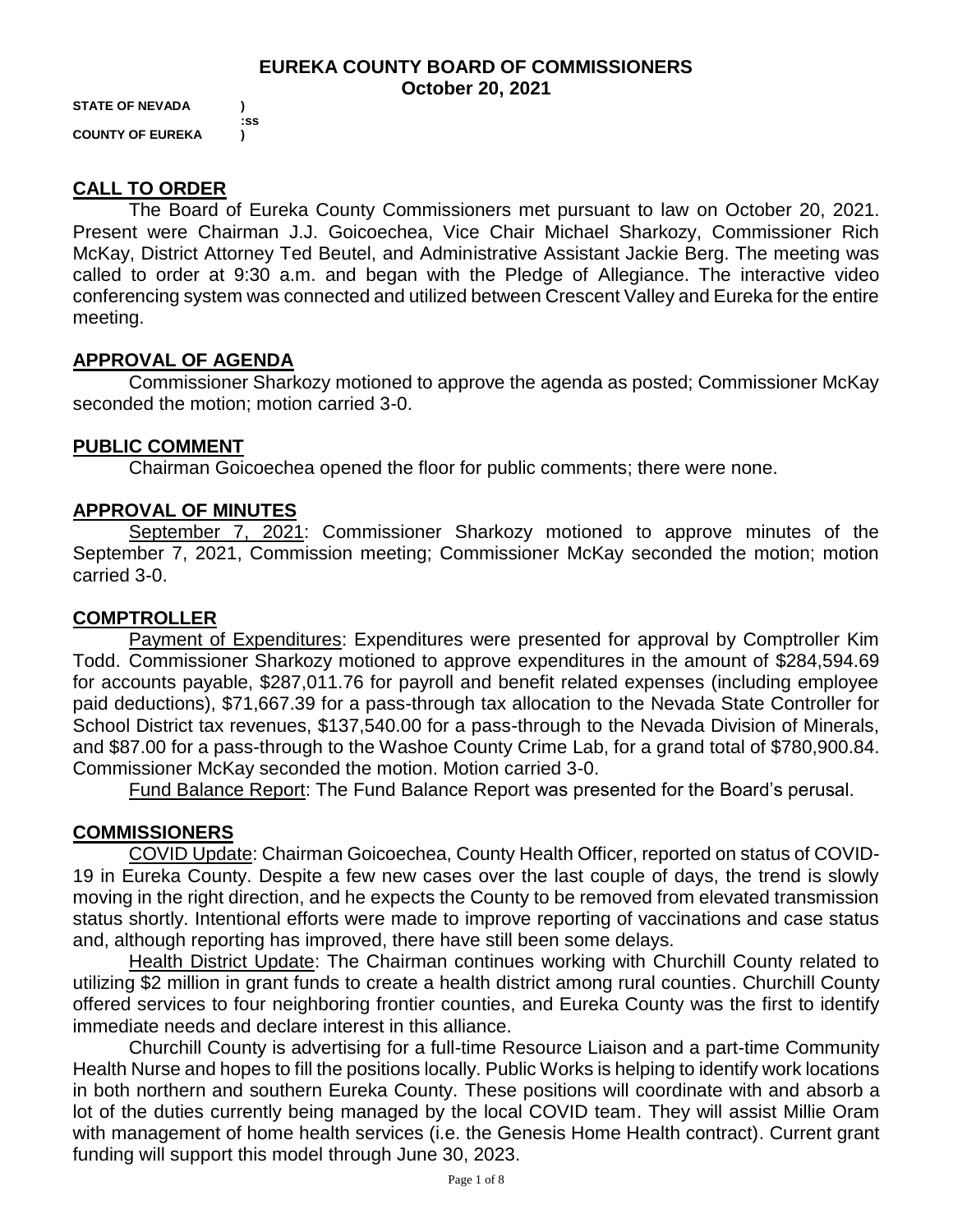The contract for these services is currently being finalized. The Churchill County Board of Commissioners is expected to approve it at its next meeting on November  $4<sup>th</sup>$ , and will immediately begin advertising for the positions.

Quarterly Fiscal Report for Indigent Defense: Staff prepared the quarterly financial report, showing that Eureka County expended \$13,460.00 for indigent defense and related services during the quarter comprised of July, August, & September 2021. Commissioner Sharkozy motioned to approve the Quarterly Fiscal Report for Indigent Defense to be submitted to the Nevada Department of Indigent Defense Services. Commissioner McKay seconded the motion. Motion carried 3-0.

Express Internet: The lease agreement with Above All Communications dba Express Internet, for provision of internet services to County facilities in Crescent Valley, will expire on November 1<sup>st</sup>. Don Meldrum and Kyle Moore joined the meeting by telephone to discuss renewal of the lease agreement through November 1, 2023.

District Attorney Ted Beutel explained the proposed two-year lease agreement includes several milestones that work towards the eventual termination of the County's partnership with Express Internet. During this two-year timeframe, Express Internet will work to secure bandwidth in the Crescent Valley area, and the County's IT Department will work to secure fiber connectivity for County facilities in Crescent Valley.

Commissioner Sharkozy motioned to approve extending the lease, as amended, with Above All Communications dba Express Internet through November 1, 2023. Commissioner McKay seconded the motion. Motion carried 3-0.

Well Sites for Road Maintenance: On September 20<sup>th</sup>, the Board took action to allocate American Rescue Plan Act (ARPA) funds, in the amount of \$197,000.00, towards identifying and developing wells as a reliable water source for road maintenance and as a backup water source for fire suppression. The Board now wanted to authorize staff to begin the process of identifying potential well sites.

Commissioner Sharkozy motioned to designate authority to the Public Works Director and Assistant Public Works Director to consider sites for wells to be used for road maintenance and to begin discussions, as appropriate, with relevant property owners. Commissioner McKay seconded the motion. Motion carried 3-0.

Eureka Canyon Subdivision: A group of local moms, advocating for a child care facility, reached out to the Truckee Meadows Boys & Girls Club for assistance. On August 20<sup>th</sup>, the Board adopted a resolution supporting the initiative and pledging to consider future lease or conveyance of real property and/or a financial contribution. Commissioner McKay joined the effort, seeking support from area mines, who also recognize the need and are interested in offering assistance. McEwen Mining has committed support, which may be in the form of funding or land donation.

Meanwhile, the County has been approached by other parties interested in property at the Eureka Canyon Subdivision, including interest by Raines LLC for further commercial development.

Chairman Goicoechea and Jeb Rowley recently visited the subdivision to consider a suitable location for the proposed daycare. Once there, it was discovered that the recorded maps did not reflect subsequent work, which included grading and utility installations. Chairman Goicoechea noted that the Board would like to identify a site for the daycare before considering any other purchase offers. Before moving forward with any plans, the County needs to ensure that recorded maps accurately reflect boundary lines, road and utility easements, and access from Highway 50.

Peak construction season has passed for the current year, but Public Works will work with other County staff to assess infrastructure at the subdivision, and Michael Mears will prepare updated and accurate maps in advance of next year's construction season.

## **AMBULANCE & EMS**

Introduction of EMT: EMS Director Kenny Sanders began by introducing Jenny Oakes, who was selected from several applicants to fill the new EMT position in Crescent Valley. Ms. Oakes has been serving as a volunteer EMT for several months and is midway through the course to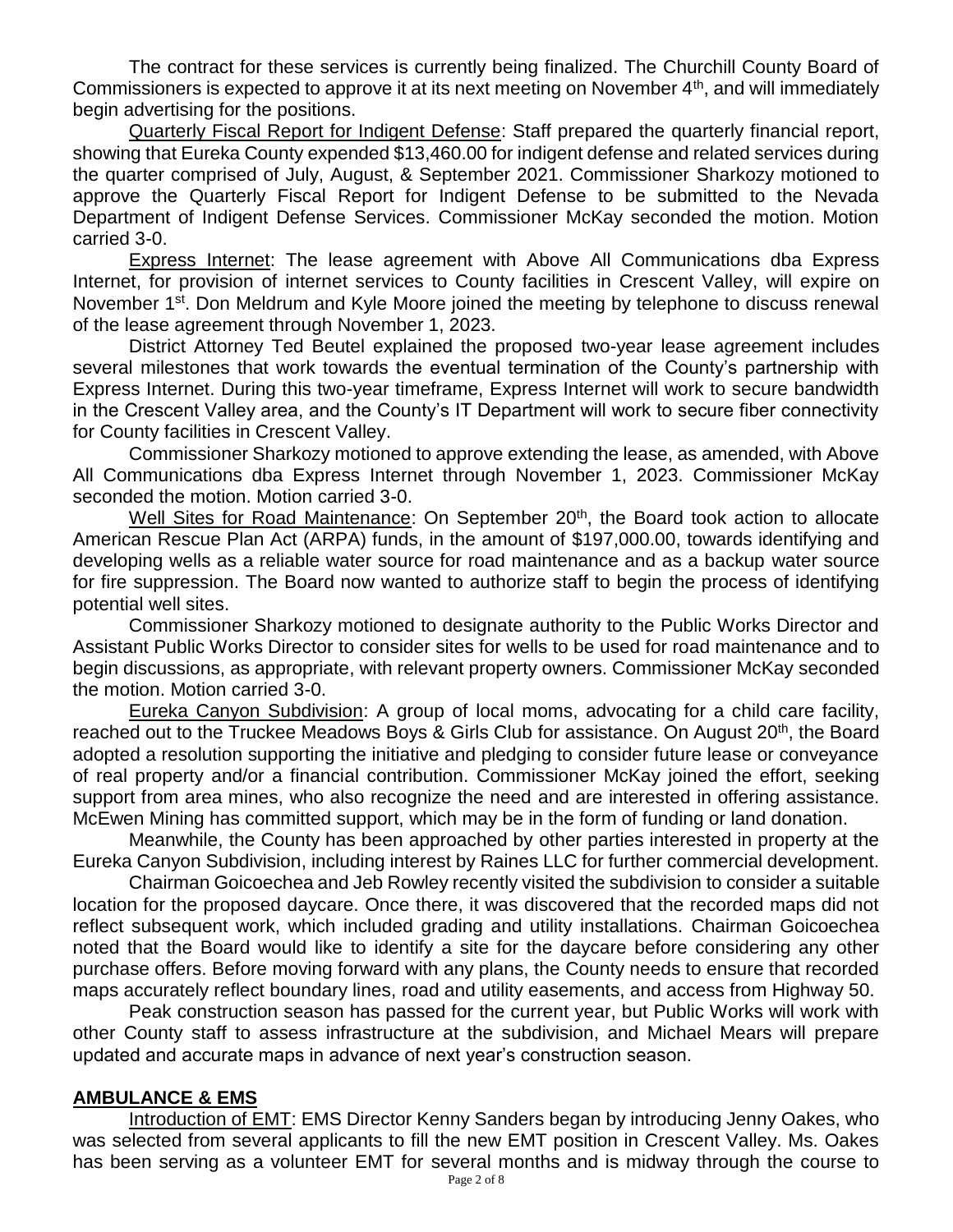become certified as an Advanced EMT. Mr. Sanders pointed out that, as an added bonus, Ms. Oakes' husband has recently signed on as a volunteer EMT.

Report on Activities: Mr. Sanders reported a total of 24 ambulance runs for the month of September, 12 from the Crescent Valley station and 12 from the Eureka station. He noted that run total is trending 8% higher than the previous year, and he doesn't expect it to diminish.

EMS continues administering weekly COVID vaccines. Mr. Sanders reported that EMS has obtained CLIA certification – Clinical Laboratory Improvement Amendments. The objective of the CLIA program is to ensure quality laboratory testing. This certification will allow EMS to perform additional tests including, but not limited to, blood glucose, COVID rapid tests, etc.

Quarterly Report: EMS submitted the quarterly report showing federally mandated write-offs of Medicaid and Medicare ambulance accounts for the past quarter. There were zero write-offs for the months of July, August, and September. This was the second consecutive quarter with zero write-offs.

Out-of-State Travel: Mr. Sanders requested authorization for out-of-state travel for EMS members wishing to attend the memorial service for EMS volunteer, Dwight Tompkins. Commissioner Sharkozy motioned to authorize out-of-state travel to Vacaville, California, for EMS members to attend the memorial service for Dwight Tompkins scheduled for November 5, 2021. Commissioner McKay seconded the motion. Motion carried 3-0.

#### **IT DEPARTMENT**

Upgrade Crescent Valley Firewall: IT Director Misty Rowley explained that the current firewall in Crescent Valley is nearing product end-of-life, and it is more economical to upgrade rather than purchasing a new product. Commissioner McKay motioned to approve the quote from Business Continuity Technologies, in the amount of \$5,331.42 to upgrade to WatchGuard Firebox M270 with a three-year security suite license to replace the current firewall in Crescent Valley. Commissioner Sharkozy seconded the motion. Motion carried 3-0.

Crescent Valley Projects: There have been multiple projects in the works to provide fiber connectivity to Crescent Valley. The School District and the Library System had separate bid projects utilizing E-rate funding to supply fiber optic internet to the Crescent Valley Elementary School and the Crescent Valley Library. AT&T was the successful bidder, and Eureka County contracted with AT&T to bring fiber internet from the school to the Crescent Valley Town Center. When it was later discovered that AT&T did not have the necessary connectivity off Interstate-80, the projects were postponed pending re-solicitation of bids.

Mel Van Patten, Director of E-Rate Central, joined the meeting by telephone. She has been working with the IT Department to help facilitate the E-rate projects in Crescent Valley. She explained the only company that currently has the ability to connect fiber to Crescent Valley off Interstate 80 is Comnet (Geoverse). Consequently, Comnet is the new successful bidder on the School District's E-rate project. The company is currently in the permitting phase, awaiting authorization to utilize BLM and NV Energy rights-of-way, in order to complete the school project by the end of Fiscal Year 2022.

Ms. Rowley requested authorization to move forward with rebidding the Crescent Valley projects for County facilities. Since the School will be the first to achieve fiber optic connectivity, the plan is to complete a lateral fiber buildout from the school to the Crescent Valley Town Center. The successful bidder will have a project completion date of June 30, 2023, with the option of a one-year extension to June 30, 2024.

Ms. Van Patten explained that rebidding the projects does not obligate the County or the Library System, but will identify actual costs. E-rate funding will pay 70% of monthly recurring charges and 90% of any structural costs. Additional savings can be achieved with a matching grant available from the State and an FCC match of 10% for special construction. Overall cost to Eureka County is not expected to exceed \$30,000.00.

Commissioner McKay motioned to authorize rebidding of Crescent Valley projects in order to obtain valid bids for fiber connectivity to Crescent Valley, for a not to exceed amount of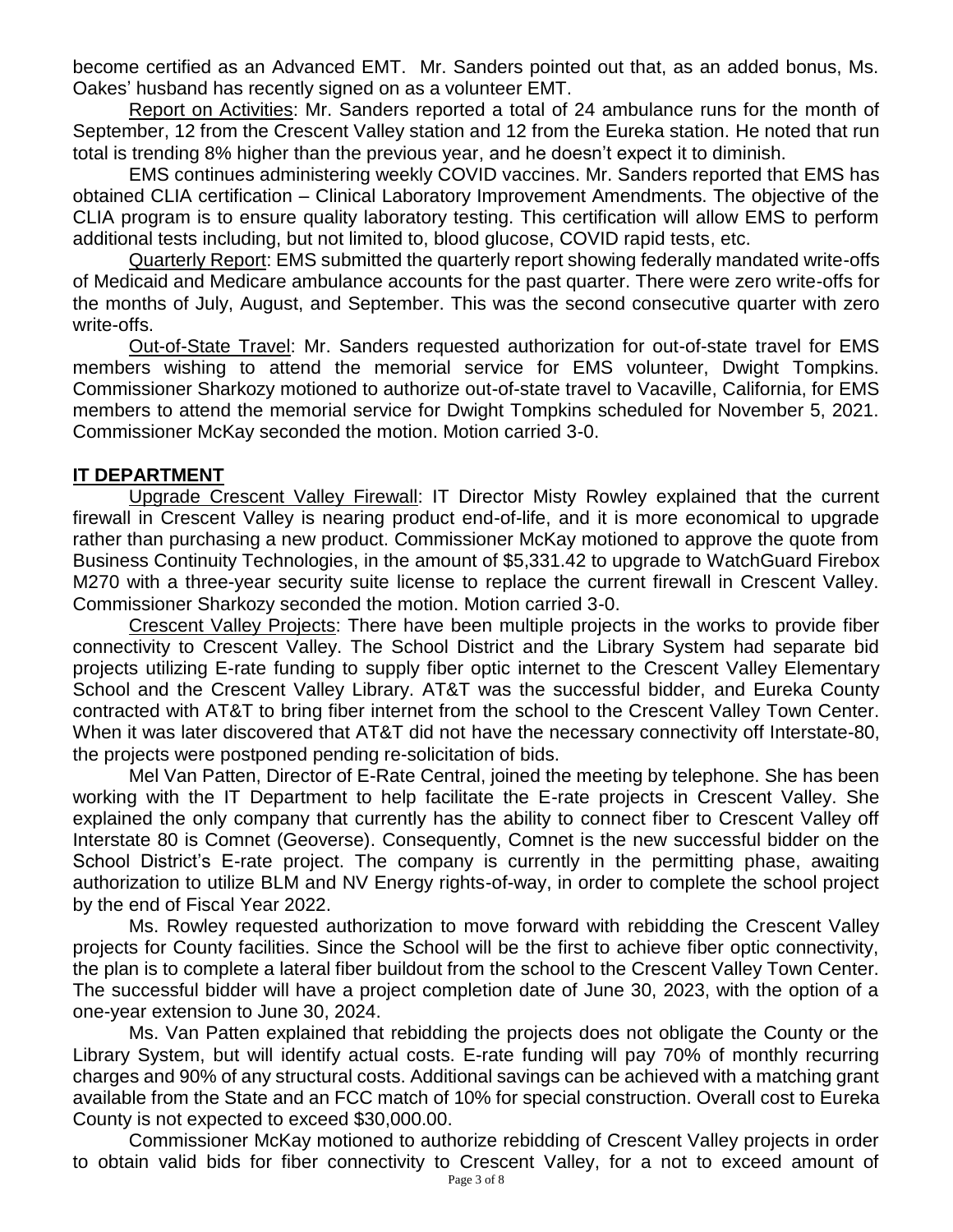\$30,000.00, by taking advantage of E-rate and other funding opportunities. Commissioner Sharkozy seconded the motion. Motion carried 3-0.

FCC Form Filing: Commissioner Sharkozy motioned to send a request to the Elko-Lander-Eureka County Library System asking for filing of all FCC forms required to seek federal E-rate funding to connect the Crescent Valley Library via fiber optics for the purpose of increased broadband internet. Commissioner McKay seconded the motion. Motion carried 3-0.

AT&T Hot Spots: AT&T has offered hotspots as an internet solution in Crescent Valley. Ms. Rowley said this is a cost-effective interim solution, which qualifies for E-rate funding. Commissioner Sharkozy motioned to approve substitution of E-rate funding for unlimited high speed cellular internet service (hotspots) and related equipment, as an interim connectivity option for County facilities. Commissioner McKay seconded the motion. Motion carried 3-0.

## **JUVENILE PROBATION**

Red Ribbon Week Proclamation: Juvenile Probation Officer Steve Zimmerman presented a proclamation for Red Ribbon Week, a celebration that involves local schools to promote a drugfree and alcohol-free community through awareness, activities, and education. This year's activities will include guest speakers, a visit from the Nevada Department of Investigations, and social media activities.

Commissioner Sharkozy motioned to adopt the Proclamation declaring October 23-31, 2021, as Red Ribbon Week in Eureka County; Commissioner McKay seconded the motion; motion carried 3-0.

## **CLERK RECORDER**

Request to Work 4/10s: Clerk Recorder Lisa Hoehne asked the Board to consider authorizing department heads to adjust staff hours to allow ten-hour work days or other suitable schedules. She felt a schedule that aligned with the four-day school week would improve retention of a younger workforce. She felt it would improve absenteeism because employees would have one business day per week to schedule appointments or take care of personal business.

Chairman Goicoechea said he began hearing feedback from the public as soon as this request appeared on the agenda. Constituents are concerned that County offices will only be open four days a week. There were comments that County employees are public servants whose salaries are paid with tax dollars and, therefore, the priority should be to serve the public.

The Chairman reached out to other counties and found that those with larger populations are able to offer ten-hour days and still remain open to the public five days per week. Other counties have regretted the move after seeing an increase in overtime costs. It can create a scenario where an employee, after working 40 hours Monday thru Thursday, is called in to cover a Friday shift due to another employee's unexpected absence. This creates unbudgeted overtime.

Commissioner Sharkozy said he was interested in hearing each department's perspective on an adjusted work schedule. He recognized there could be potential pitfalls. For instance, it could impact senior citizens who rely on meals and other services five days per week.

Commissioner McKay said he was glad it was on the agenda, just to open the conversation. He commented that elected and appointed officials should have some flexibility in managing their own teams. He recognized that consistent hours among public offices is ideal, but felt ten-hour work days could provide an opportunity for County offices to offer extended hours, which would benefit the public.

Chairman Goicoechea said he asked HR Director Heidi Whimple, who was currently attending a conference, to gather information to present pros and cons to the Board. He said there were sufficient concerns and potential budgetary impacts and, due to these reasons, felt a public hearing was warranted. This will allow department heads to present their perspective and, more importantly, will allow taxpayers to voice their opinions.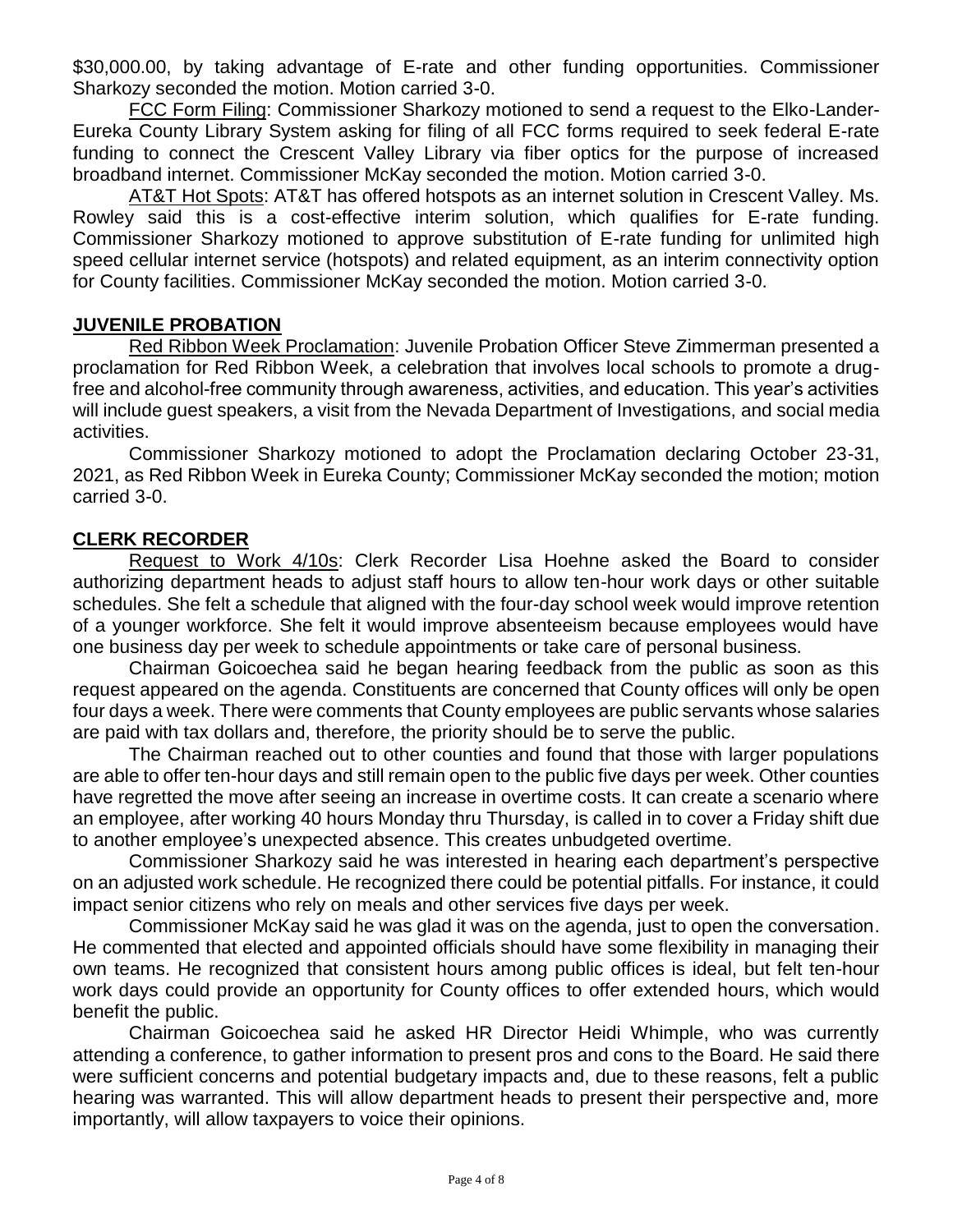Commissioner Sharkozy motioned that a public hearing be set to receive information from staff and hear comments and concerns from the public regarding the requested change in work schedules. Commissioner McKay seconded the motion. Motion carried 3-0.

# **SHERIFF**

Quarterly Report: Sheriff Jesse Watts provided a quarterly report showing administration, communications, detention, and patrol statistics for July, August, and September. He reported there were 4,415 calls for service during the quarter. There were eight new bookings in the jail, and an average of 2.07 inmates per day.

## **TREASURER**

Treasurer's Report: The Treasurer's Report for September was submitted by Treasurer Pernecia Johnson, showing an ending General Fund balance of \$42,664.740.77.

## **COUNTY FACILITIES**

Facilities Update: Joyce Jeppesen, Public Works Assistant Director-Administration, gave an update on activities at County managed facilities.

Opera House: In September, the Opera House had 145 tourists and 345 attendees at meetings and events, including a comedy performance during the Annual Wine Walk, multiple mine trainings, Senior Center bingo and Lions Club raffle, a flu shot clinic, and a well-attended performance of "The Cowboy Ain't Dead Yet." Upcoming events include the Holiday Bazaar November 12<sup>th</sup> & 13<sup>th</sup>, and a Blue Blood Drive sponsored by the Sheriff's Office.

Sentinel Museum: The Museum had 151 visitors in September.

Swimming Pool: The Pool had 180 swimmers for the month. Two applications were received for the Swimming Pool Supervisor position, and interviews will be conducted in the upcoming week. Ms. Jeppesen has scheduled a Red Cross lifeguard instructor from Battle Mountain to give a refresher course and to analyze the lifeguards' strengths and weaknesses.

Eureka Canyon Subdivision: As the Board is aware, there has been some recent interest in subdivision properties.

Eureka Airport: In September, fuel sales at the Airport included 327 gallons of avgas and 99 gallons of Jet A fuel. One of the runway lights was damaged by a glider; the pilot's insurance company has contacted Public Works to see if there is interest in filing a claim.

Eureka Landfill: The Landfill had 412 municipal customers and 63 commercial customers for the month. It received 119 tons of municipal waste and 156 tons of construction and demolition debris. The Landfill has 155 tires, a number that is growing due to the October Free Dump Days. Ms. Jeppesen commented that the County pays about \$15,000.00 a year to have tires transported for recycling.

## **PUBLIC WORKS**

Public Works Update: Public Works Director Jeb Rowley reported on Public Works projects and activities.

Vaccines: Emergency Management continues managing COVID vaccines and is working to coordinate a flu shot POD (Point of Dispensing).

Radio Communications: Mr. Rowley said a lightning strike damaged an antenna on Prospect Peak, which has affected the Sheriff's Office analog transmissions. He is working with Western States Enterprises to schedule repairs and maintenance. While visiting the site, it was discovered that the backup antenna for analog was removed and replaced with other equipment, probably because the party assumed it was not being used. The new equipment appears to be cellular, but this can't be determined until a tower crew examines it closer.

The tower on Prospect Peak is owned by the Television District and, based on a million dollar grant in years past, the County has a long term lease for tower space. As part of the lease,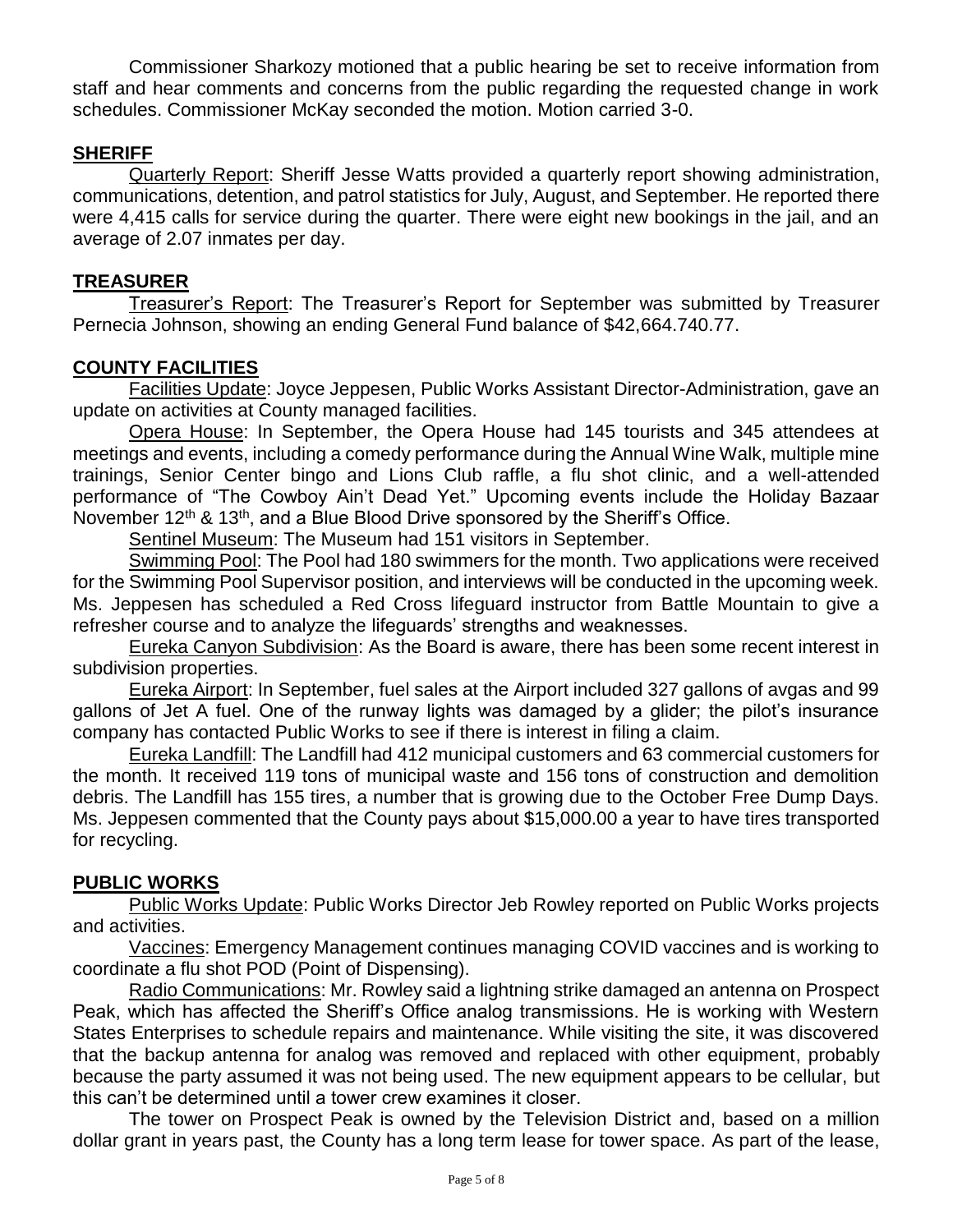the Television District is obligated to notify the County of any new tower leases. Mr. Rowley said better communication and shared asset lists could avoid similar misunderstandings in the future.

Fire District: Mr. Rowley reported all fire trucks have been winterized and fire extinguishers in County buildings and vehicles are currently being serviced.

Roads: Traffic on County roads has steadily increased through the years, with a more substantial increase recently. In the south, this is due to Degerstrom moving out and Ledcor moving in at McEwen's Gold Bar Mine; and in the north, this is due to increased geothermal exploration. Traffic counters are being utilized to monitor traffic and ensure that road maintenance agreements are in place where needed.

Crescent Valley Operator: Two candidates for the Public Works Equipment Operator position will be interviewed on October 21<sup>st</sup>.

Water Conservation Plan: Consultant Abby Johnson is finalizing the five-year review and update of Eureka County's Water Conservation Plan.

Devil's Gate Water: Public Works capital improvement plans include continued looping of the Devil's Gate water mainlines and adding extensions to support the fairly steady requests for residential water service. Any new construction will involve engineering plans, State permitting, and an adequate inventory of construction materials. Securing materials has become a challenge due to production slowdowns during the pandemic.

Residential Water Application: Two residential water services approved earlier in the Devil's Gate GID meeting, were now presented to the Board. Commissioner Sharkozy motioned to approve the application for two 3/4-inch residential water services for APN 007-397-10 and APN 007-397-09 (same owner) in Devil's Gate GID District #2. Commissioner McKay seconded the motion. Motion carried 3-0.

Access Control System: Several quotes were obtained from Quest Technology Management to implement security measures at certain County facilities. The first quote was for an access control system that allows IT or Public Works to monitor security systems, such as cameras and door lock systems, from a central location. Mr. Rowley stated this system has the capability to expand for additional monitoring and meets stringent cyber security standards.

Commissioner McKay motioned to approve quote #015479 from Quest Technology Management in the amount of \$12,386.10 for an access control head system for cardlock door access utilizing funds budgeted in the Building Reserve Fund (040-130-53010-000). Commissioner Sharkozy seconded the motion. Motion carried 3-0.

Security Cameras – Swimming Pool: Commissioner McKay motioned to approve quote #015331 from Quest Technology Management in the amount of \$18,990.16 for security cameras at the Eureka Pool utilizing funds budgeted in the Building Reserve Fund (040-130-53010-000). Commissioner Sharkozy seconded the motion. Motion carried 3-0.

Security Cameras & Door Locks – Airport: Commissioner Sharkozy motioned to approve quote #015477 from Quest Technology Management in the amount of \$39,392.93 for security cameras and door locks for the Eureka Airport utilizing funds budgeted in the Building Reserve Fund (040-130-53010-000). Commissioner McKay seconded the motion. Motion carried 3-0.

Surplus Grader: Mr. Rowley explained that a 2009 grader is no longer beneficial for the County, but does hold some trade-in value. Cashman Equipment has agreed to sell the grader and apply the credit towards equipment purchases previously approved by the Board.

Commissioner Sharkozy motioned to declare the 2009 772G John Deere Grader (VIN: DW772GX625426) as surplus property pursuant to Eureka County Code, Title 3, Chapter 20, Section .130, and authorized the grader to be sold by the vendor with receipts used as a trade-in allowance towards purchase of new equipment. Commissioner McKay seconded the motion. Motion carried 3-0.

## **NATURAL RESOURCES**

Report on Activities: Natural Resources Manager Jake Tibbitts reported on recent activities and meetings.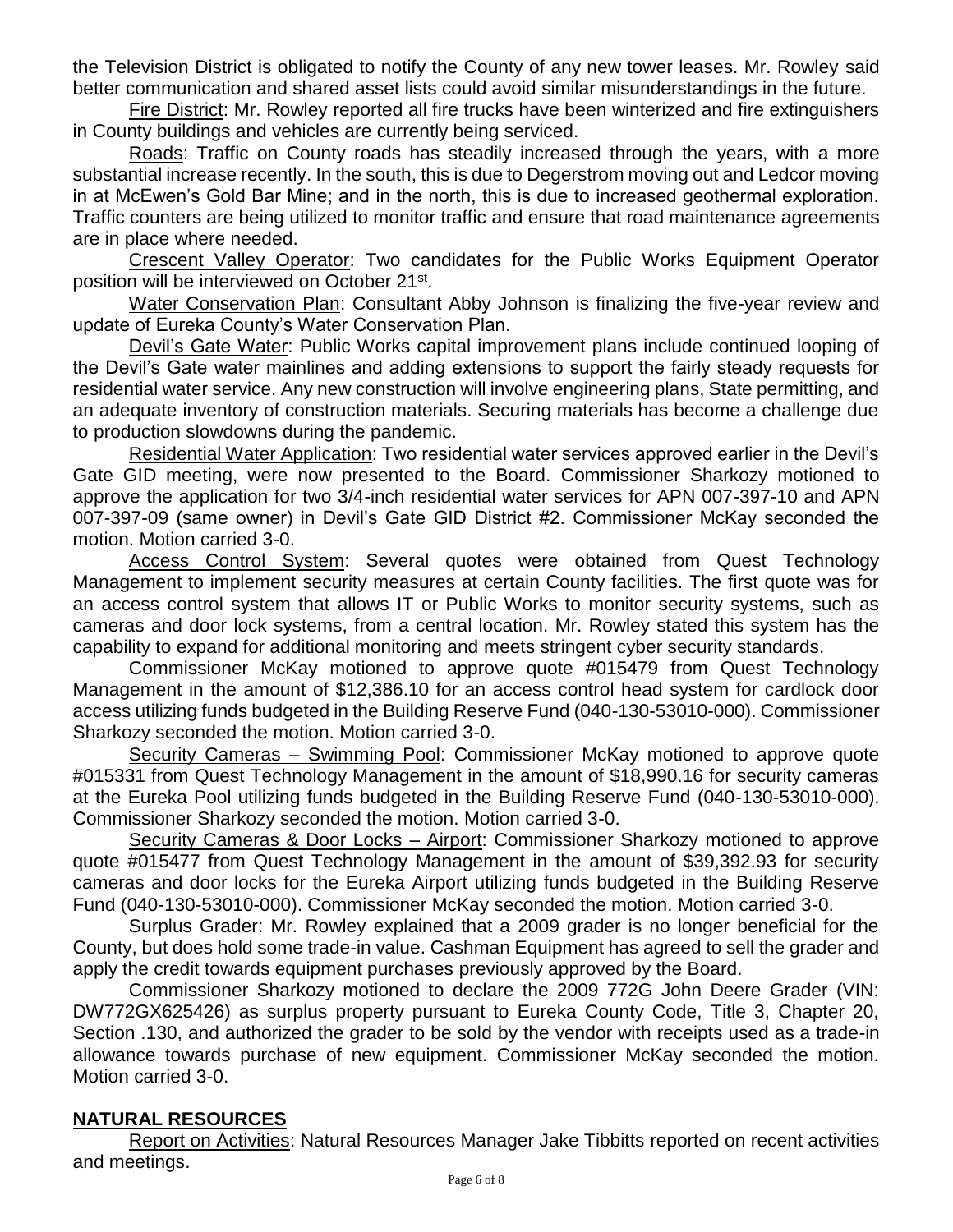Gibellini Mine Tour: On October 4<sup>th</sup>, Mr. Tibbitts toured the Gibellini Mine with representatives of Nevada Vanadium. Great Basin Resource Watch, the Progressive Leadership Alliance of Nevada (PLAN), and the Duckwater Tribe were all represented on the tour. Ron Espell, Nevada Vanadium's Vice President for Environment and Sustainability is known in the industry for a proactive and "mining done right" approach. This was evidenced during the tour when one of the folks representing environmental interests commented on the company's activities, saying, *…we never see mines do this.* 

Goldrush Mine Project: Mr. Tibbitts and Consulting Hydrogeologist Dale Bugenig met with Nevada Gold Mines on October  $8<sup>th</sup>$  regarding the Goldrush Mine Project's 3M Plan (monitoring, management, & mitigation). To provide some background, Mr. Tibbitts explained that Barrick Gold began the permitting on this project and, during that process, applied for a permit on all remaining water in Pine Valley along with a dewatering permit. Eureka County filed a protest, but over time and through multiple meetings was able to withdraw the protest and enter into an agreement with Barrick. The agreement required the mining company and Eureka County to jointly develop the 3M Plan before any water could be pumped.

Nevada Gold, now eager to move forward with the project, sent the 3M Plan through a "docusign" application, requesting Eureka County to sign off on the plan. This is what prompted the meeting. At the meeting, Mr. Tibbitts explained that the 3M Plan sent for signature did not incorporate final changes agreed upon with Barrick during the final stage of developing the plan.

To further complicate matters, it was detected that mine water pumped from Crescent Valley was creating a drawdown in groundwater levels in Pine Valley and Grass Valley. This prompted the State Engineer to issue a ruling requiring the mine to take a water balancing approach. The mine responded by constructing RIBs (rapid infiltration basins) to return water to Pine Valley.

Since then, State agencies with wildlife interests have asked Nevada Gold to discharge the water to the surface in order to create wetland habitats for wildlife, rather than infiltrating the water back into the ground. But this violates the stipulated agreement between Eureka County and Barrick Gold.

Nevada Gold is working on a redline version of the 3M Plan for the Goldrush Mine Project and is interested in moving forward quickly, so Mr. Tibbitts expects this will be placed on the agenda for approval sometime in November.

Forest Service RAC: On October 14<sup>th</sup>, the Forest Service Resource Advisory Committee met in Eureka to recommend qualifying projects for the next distribution of Title II funds, which must be used for projects on forest lands. Eureka County is set to receive just over \$1.3 million in Title II funds under the Secure Rural Schools & Community Self Determination Act.

SLUPAC: The State Land Use Planning Advisory Council met on October 15<sup>th</sup>. The primary topic was NASA's application to the BLM to withdraw hundreds of thousands of acres from multiple use on public lands. This would have a huge impact on Railroad Valley in Nye County. SLUPAC approved a letter to NASA and the BLM supporting Nye County's concerns related to this proposed withdrawal.

Upcoming Meetings: Upcoming meetings include the Western Rural Development Center on October 25<sup>th</sup> (Mr. Tibbitts serves on the board); State Conservation Commission on October 26<sup>th</sup>; and County Advisory Board to Manage Wildlife on October 28<sup>th</sup>.

Wild Horse Issues: Chairman Goicoechea informed that direction from the national BLM has pivoted concerning wild horse gathers. The recent trend in Nevada, under the Trump administration, had shifted towards removing horses in an effort to reach AML (Appropriate Management Levels), followed with fertility controls. But now Washington DC is requiring that 20% of mares be treated and returned to the HMAs (Herd Management Areas) regardless of AML. The Nevada State BLM is objecting to this because it defeats the intent of reaching AML, and this standoff will likely postpone upcoming gathers.

The Chairman has scheduled calls concerning this issue with the Public Lands Council and the National Cattlemen's Beef Association, and will follow up with a call to Senator Catherine Cortez Masto.